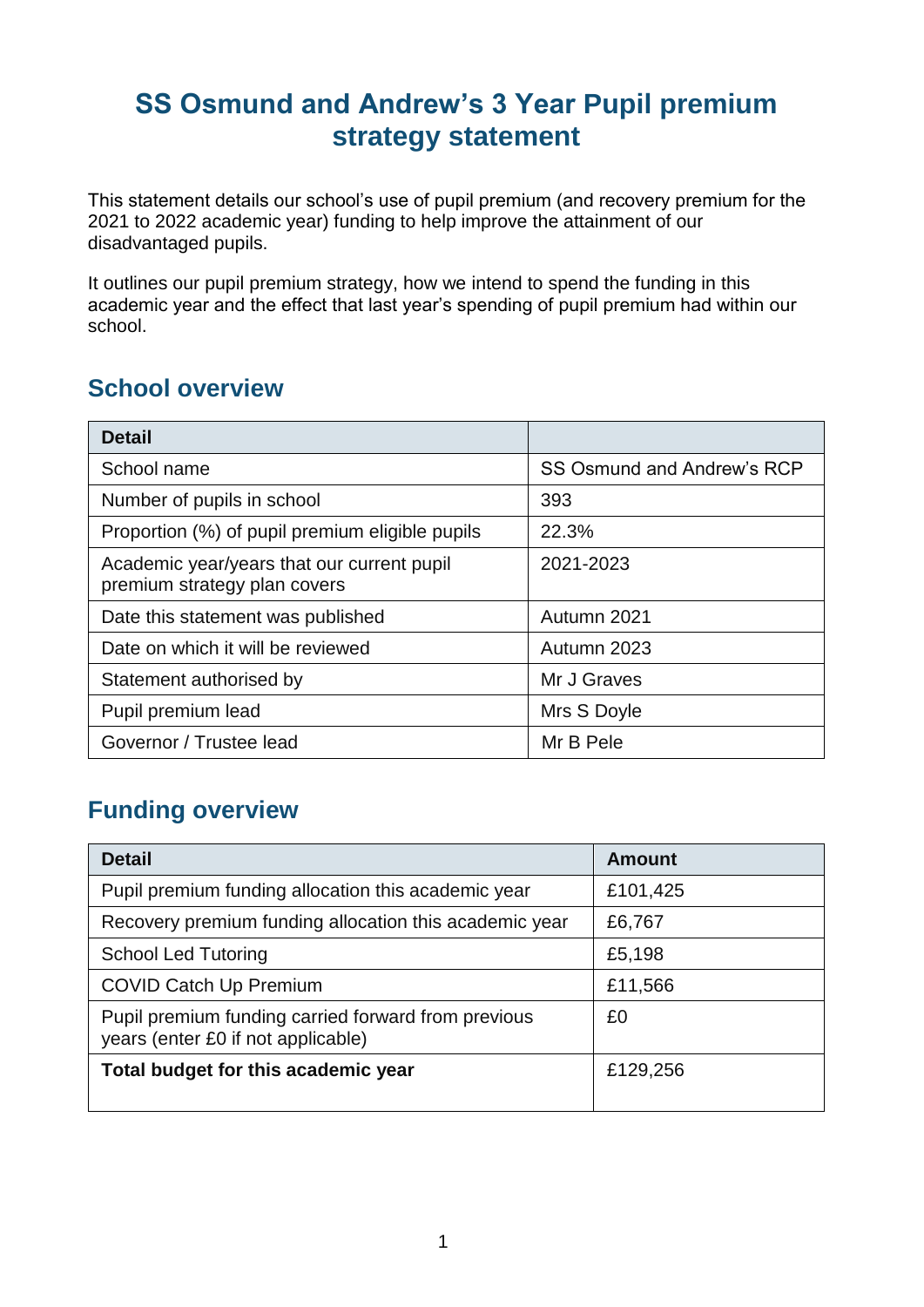# **Part A: Pupil premium strategy plan**

#### **Statement of intent**

We understand that challenging socio economic circumstances can create additional barriers to success for children. However, we strongly believe that these challenges can be overcome. We believe that having a broad and balanced curriculum is imperative to improve the outcomes and how this can shape the future of our children. At SS Osmund and Andrew's we also believe that quality first teaching is paramount to improving outcomes for disadvantaged children. Excellent teaching can be achieved by all teachers through high quality professional development and shared outstanding practice.

All children need opportunities to enrich their lives through experiences we ensure that where children are unable to access these through home the opportunities are provided for them by school as well as ensuring all children have access to a wide variety of cultural capital, experiences and opportunities to help them flourish, grow and achieve their full potential.

Financial difficulties for some families may prevent children accessing activities and experiences provided in school.

Supporting children to focus on education when their concerns sit elsewhere, and they have anxieties linked to circumstances. Lack of self-confidence, limited perseverance, resilience and low aspirations are factors that affect some children.

Home life and family relationships may be difficult for some of our disadvantage children. Within those eligible for pupil premium funding, some families report that they find it difficult to manage circumstances at home for various reasons which impacts on the emotional health of the children as well as their academic progress.

Although financial support is provided for schools specifically for children who qualify for pupil premium, outstanding educational outcomes for these children are best achieved through ensuring outstanding practice in classrooms throughout school. In this way all vulnerable children are helped to achieve the best possible outcomes according to their starting points.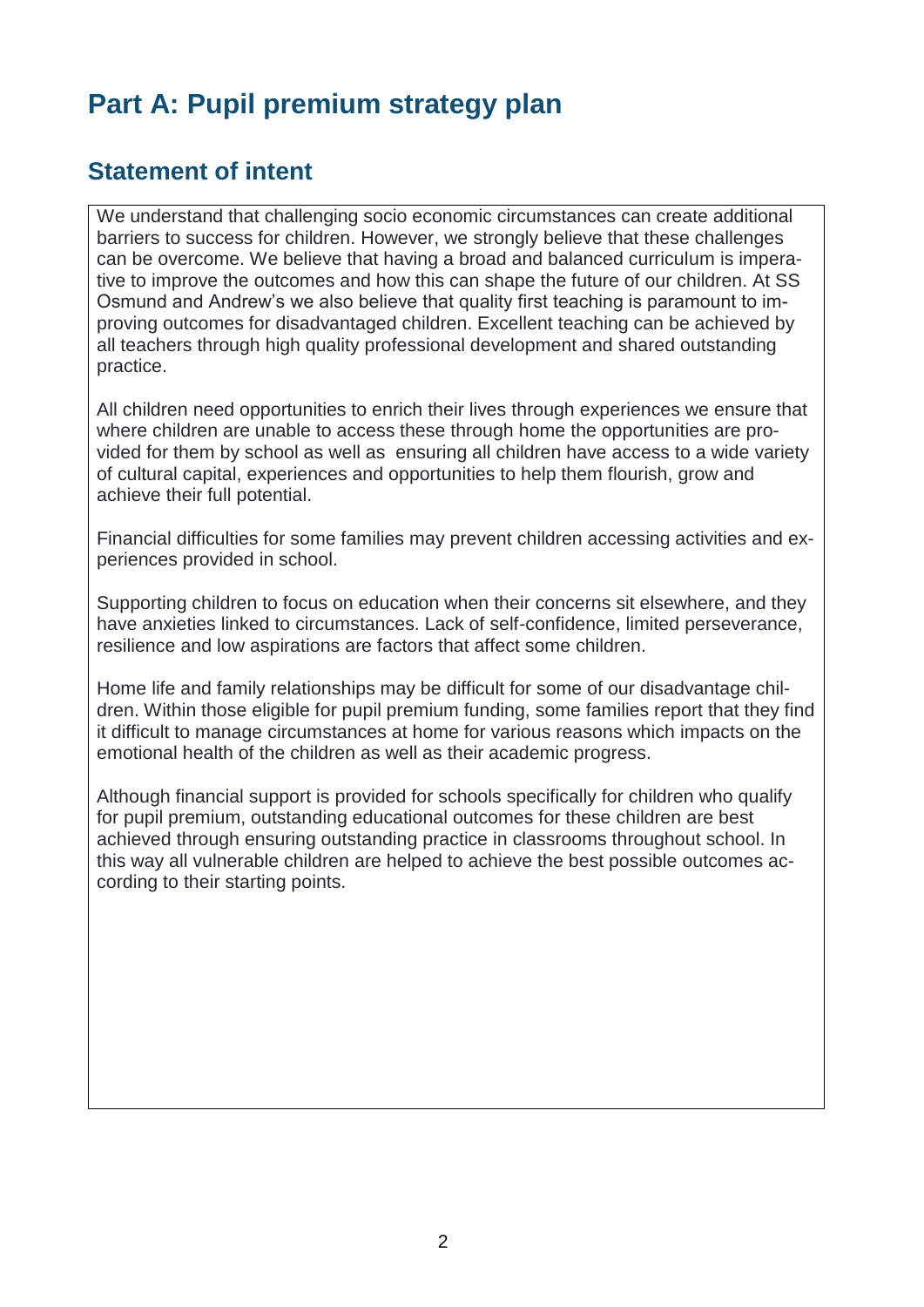# **Challenges**

This details the key challenges to achievement that we have identified among our disadvantaged pupils.

| <b>Challenge</b><br>number | <b>Detail of challenge</b>                                                                                                                                                                                                                               |
|----------------------------|----------------------------------------------------------------------------------------------------------------------------------------------------------------------------------------------------------------------------------------------------------|
| 1                          | Our assessments and observations indicate that the wellbeing of many<br>of our disadvantaged pupils have been impacted by partial school clo-<br>sures to a greater extent than for other pupils. These findings are sup-<br>ported by national studies. |
| 2                          | Our baseline assessments have Identified some gaps in learning due to<br>COVID lockdown restrictions in 2020 and 2021 particularly for our<br>disadvantage children in reading and writing.                                                              |
| 3                          | Language and communication. Children entering EYFS have more speech<br>and language difficulties than in previous years                                                                                                                                  |
| 4                          | Some of our children have limited cultural capital and enrichment experiences                                                                                                                                                                            |
| 5                          | School increasing to a 2 form entry has Increased number of children needing<br><b>SEND support</b><br>Teacher referrals for support have increased during the pandemic. X                                                                               |
|                            | pupils (7 of whom are disadvantaged) currently require additional sup-<br>port with social and emotional needs and are receiving small group in-<br>terventions.                                                                                         |

#### **Intended outcomes**

This explains the outcomes we are aiming for **by the end of our current strategy plan**, and how we will measure whether they have been achieved.

| Intended outcome                               | <b>Success criteria</b>                                                                             |
|------------------------------------------------|-----------------------------------------------------------------------------------------------------|
| School to provide social and emotional         | Identified members of staff to receive mental                                                       |
| support as well as mental health support for   | health and wellbeing training to support all                                                        |
| PP funded children and their families          | children and staff.                                                                                 |
|                                                | Nurture group to be resourced to support<br>identified groups of children including PP<br>children. |
| All children to receive focused phonics work   | RWI package purchased                                                                               |
| including the 'keeping up' not 'catch up' by   | Well trained staff deliver daily phonics                                                            |
| delivering extra phonics sessions for children | lessons and further interventions in reading                                                        |
| needing further support.                       | and writing.                                                                                        |
| To ensure all children including PP            | The work given to pupils, over time and                                                             |
| funded children have a wide, varied,           | across the school, consistently matches the                                                         |
| knowledge rich curriculum where gaps           | aims of the curriculum. It is coherently                                                            |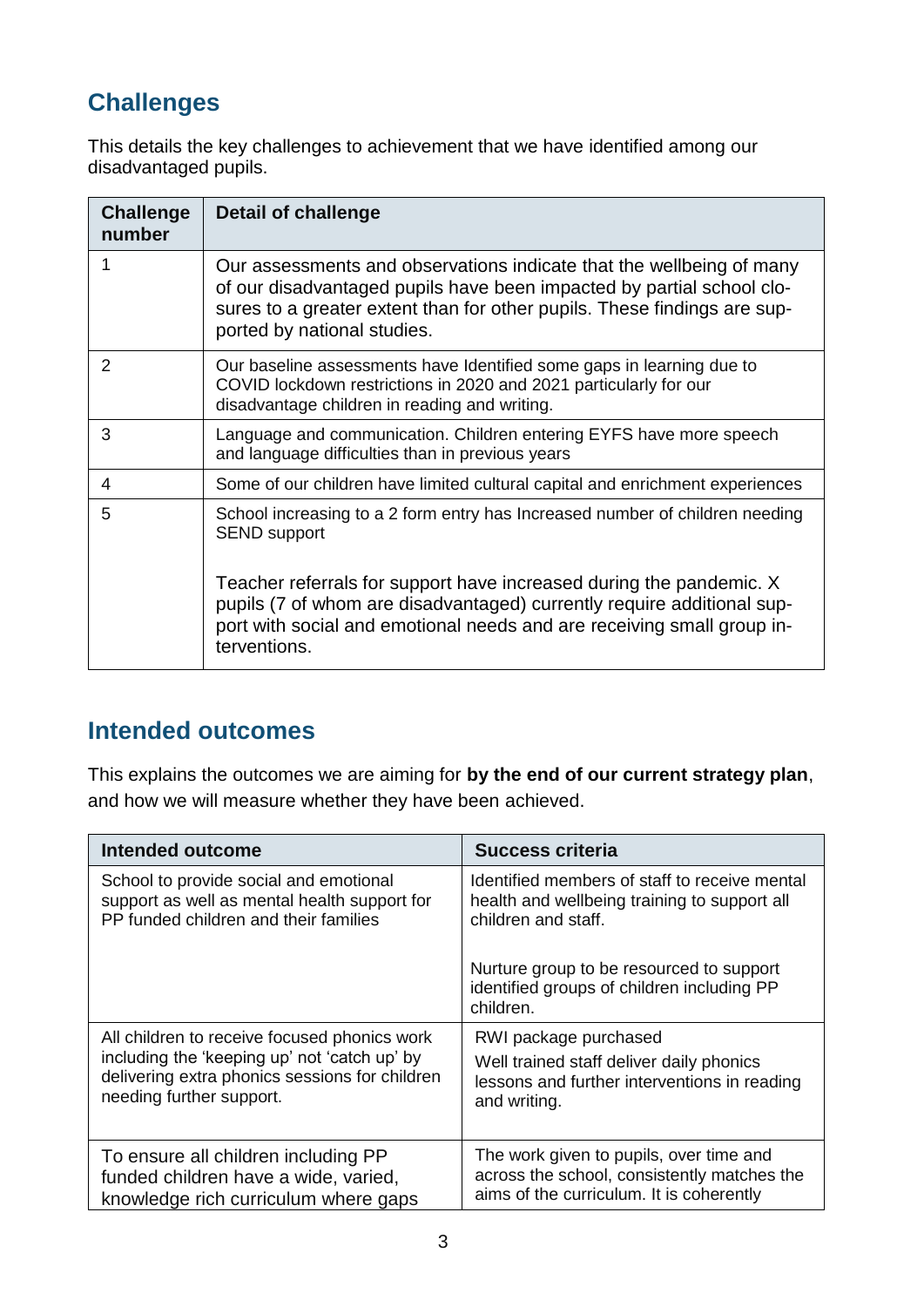| are identified and differences are<br>diminished.                                                                                                                            | planned and sequenced towards<br>cumulatively sufficient knowledge and skills<br>for future learning and employment.                                                                                                                                                                                       |
|------------------------------------------------------------------------------------------------------------------------------------------------------------------------------|------------------------------------------------------------------------------------------------------------------------------------------------------------------------------------------------------------------------------------------------------------------------------------------------------------|
|                                                                                                                                                                              | Teachers receive focused and highly<br>effective professional development.<br>Teachers' subject, pedagogical and<br>pedagogical content knowledge consistently<br>build and develop over time. This<br>consistently translates into improvements in<br>the teaching of the curriculum for all<br>children. |
|                                                                                                                                                                              | Increase the proportion of PP children<br>achieving ARE in Reading, Writing and<br>Maths.                                                                                                                                                                                                                  |
| All children receive quality 1 to 1 reading<br>focussing on fluency and enjoyment                                                                                            | DHT released to train staff to provide quality<br>1 to 1 reading with all children with focus on<br>disadvantaged children                                                                                                                                                                                 |
|                                                                                                                                                                              | Staff trained on reading fluency and deliver<br>lessons that enable children to garner<br>enjoyment from the reading of books                                                                                                                                                                              |
| PP who are working towards Greater Depth<br>have access to quality first teaching and<br>opportunities to extend their learning in order<br>to achieve their full potential. | Quality first planning and teaching for<br>identified children.                                                                                                                                                                                                                                            |
| Review of early years provision improves<br>percentage of PP funded children achieving<br><b>GLD</b>                                                                         | Training of staff on the 'Wellcomm' package.                                                                                                                                                                                                                                                               |
|                                                                                                                                                                              | Extra day for Learning Support to deliver<br>extra SALT to children identified by external<br>agencies                                                                                                                                                                                                     |
| PP children to experience a variety of<br>cultural capital initiatives led by the<br>school.                                                                                 | Cultural capital is planned into lessons<br>throughout the year.                                                                                                                                                                                                                                           |
|                                                                                                                                                                              | Pupils will experience residential trips and<br>educational visits. Children will be<br>encouraged to participate in a range of extra-<br>curricular activities and funding will be<br>provided where appropriate.                                                                                         |
|                                                                                                                                                                              | The school consistently promotes the<br>extensive personal development of pupils.<br>Opportunities for pupils to develop their<br>talents and interests are of exceptional<br>quality.                                                                                                                     |
|                                                                                                                                                                              | There is strong take-up by pupils of the<br>opportunities provided by the school. The<br>most disadvantaged pupils consistently<br>benefit from this excellent work.                                                                                                                                       |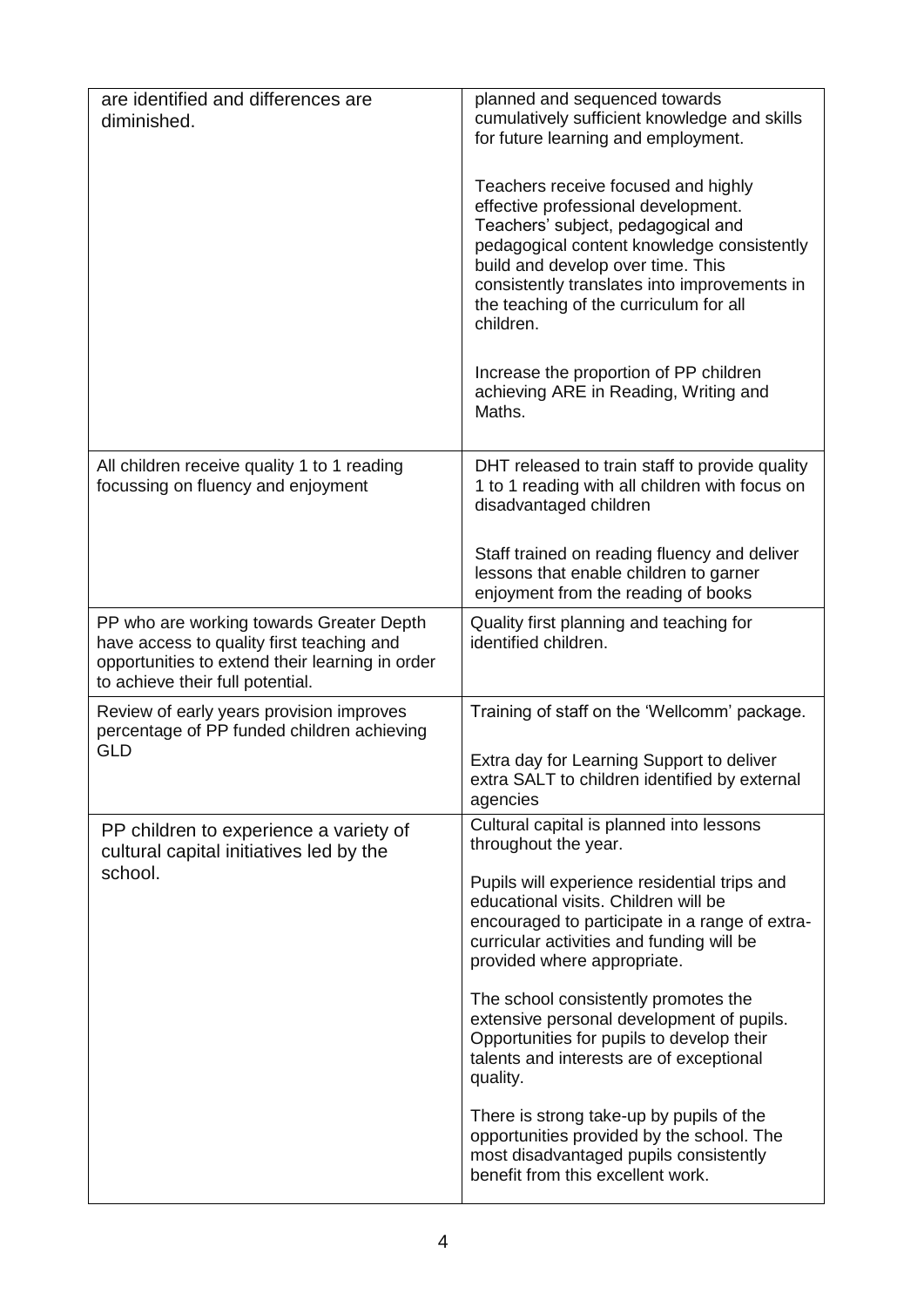| Children who have SEND to make expected<br>progress or better in line with their individual<br>learning needs. | Quality first teaching and an inclusive<br>approach to all lessons with bespoke<br>support from 2 x Learning Mentors.                                                                                               |
|----------------------------------------------------------------------------------------------------------------|---------------------------------------------------------------------------------------------------------------------------------------------------------------------------------------------------------------------|
|                                                                                                                | All children who are at risk of not making<br>expected progress will be discussed at pupil<br>progress meetings and individual strategies<br>to enhance learning will be planned in<br>conjunction with the SENDCO. |
|                                                                                                                | Extra day SENDCO support for all children<br>including Pupil Premium children.                                                                                                                                      |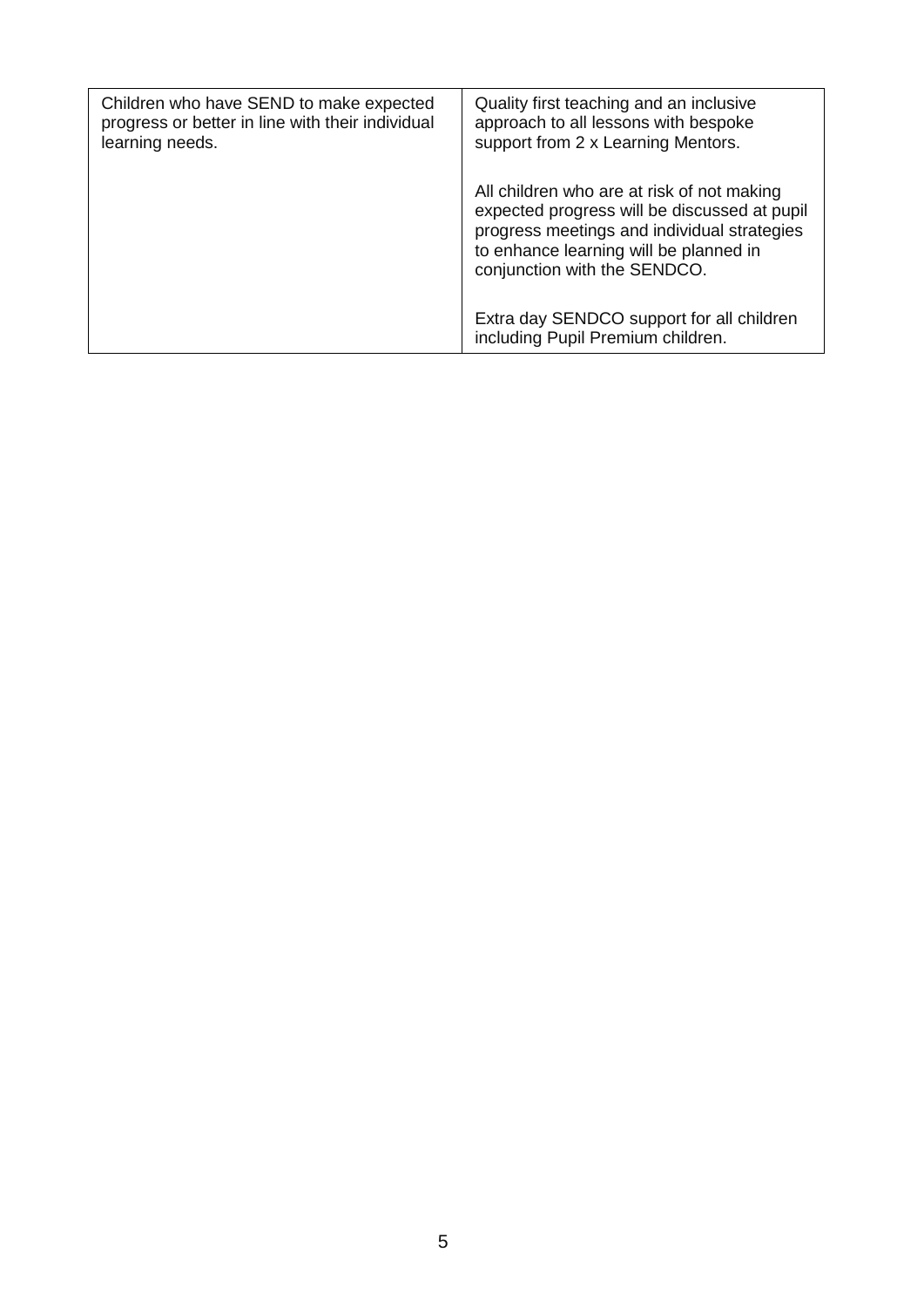## **Activity in this academic year**

This details how we intend to spend our pupil premium (and recovery premium funding) **this academic year** to address the challenges listed above.

### **Teaching (for example, CPD, recruitment and retention)**

Budgeted cost: £97,212

| <b>Activity</b>                                                                                                                                                                                                                                     | <b>Evidence that supports this</b><br>approach                                                                                                                                                                                                                                                    | <b>Challenge</b><br>number(s)<br>addressed |
|-----------------------------------------------------------------------------------------------------------------------------------------------------------------------------------------------------------------------------------------------------|---------------------------------------------------------------------------------------------------------------------------------------------------------------------------------------------------------------------------------------------------------------------------------------------------|--------------------------------------------|
| Speech and Language<br>support                                                                                                                                                                                                                      | 1 extra day for Level 4 Teaching<br>Assistant to deliver SALT programme to<br>identified children.<br>Support for children need well-being                                                                                                                                                        | 2, 3, 4                                    |
|                                                                                                                                                                                                                                                     | support over lunchtime.                                                                                                                                                                                                                                                                           |                                            |
| <b>Support for SEN</b><br>parents and families                                                                                                                                                                                                      | 1 extra day for SENDCO                                                                                                                                                                                                                                                                            | 1, 2, 5                                    |
| Purchase of a DfE<br>validated Systematic<br><b>Synthetic Phonics</b><br>programme - Read<br>Write Inc matching<br>phonics books to<br>secure stronger<br>phonics teaching for<br>all pupils.                                                       | Phonics approaches have a strong<br>evidence base that indicates a<br>positive impact on the accuracy of<br>word reading (though not<br>necessarily comprehension),<br>particularly for disadvantaged pupils:<br><b>Phonics   Toolkit Strand   Education</b><br><b>Endowment Foundation   EEF</b> | 2, 3                                       |
| Trained staff to lead<br>interventions in<br>reading (focussing on<br>fluency), phonics,<br>writing and maths.<br>Small targeted guided<br>reading sessions<br>improved vocabulary<br>and comprehension.<br>1 to 1 and small<br>group RWI tutoring. | Pupil progress meetings termly,<br>review of targets and interventions to<br>monitor and evaluate impact. Pupil<br>premium children identified and<br>interventions set in place to raise<br>attainment and progress.                                                                             |                                            |
| Enhancement of our<br>writing teaching<br>We will fund teacher<br>release time to<br>embed key elements                                                                                                                                             | In writing has a strong focus to close<br>the gaps in learning from the<br>pandemic.<br>Extra CPD for teachers and                                                                                                                                                                                | 2                                          |
| of guidance in school                                                                                                                                                                                                                               | resources to support quality first                                                                                                                                                                                                                                                                |                                            |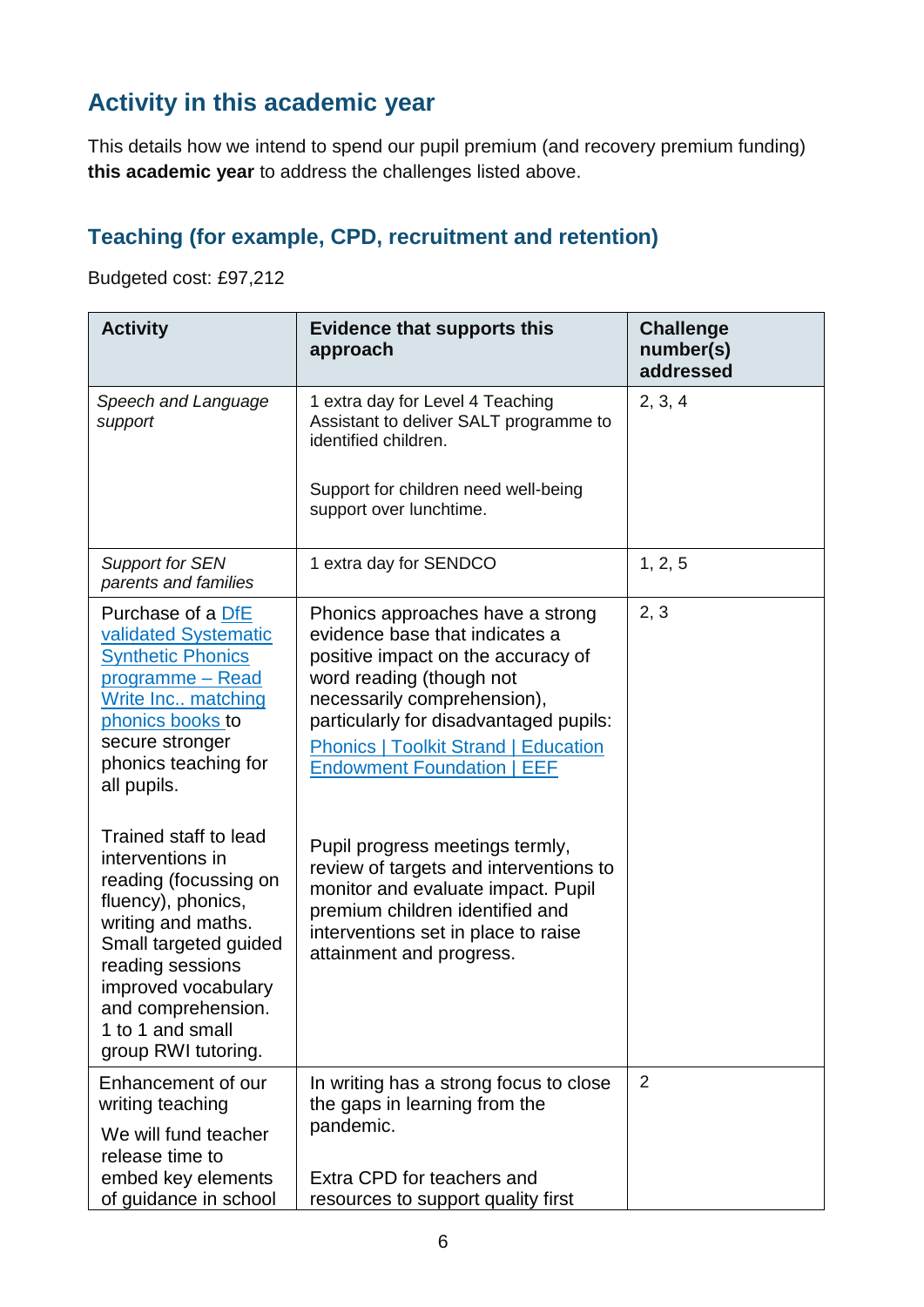| and to access Talk for<br>Writing CPD.                                                                                                                                                                                                                                                                                                    | teaching using Talk for Writing and<br><b>Short Burst Writing for UKS2</b>                                                                 |  |
|-------------------------------------------------------------------------------------------------------------------------------------------------------------------------------------------------------------------------------------------------------------------------------------------------------------------------------------------|--------------------------------------------------------------------------------------------------------------------------------------------|--|
| Improve the quality of<br>social and emotional<br>(SEL) learning.<br>SEL approaches will<br>be embedded into<br>routine educational<br>practices and<br>supported by<br>professional<br>development and<br>training of staff.<br>Purchasing of Jigsaw<br>PSHE package to<br>support the teaching<br>of social and<br>emotional wellbeing. | There is extensive evidence<br>associating childhood social and<br>emotional skills with improved<br>outcomes at school and in later life. |  |

### **Targeted academic support (tutoring, one-to-one support structured interventions)**

Budgeted cost: £18,920

| <b>Activity</b>                                                                                                                        | Evidence that supports this approach                                                                                                                                                                                                                                                                                                                                | <b>Challenge</b><br>number(s)<br>addressed |
|----------------------------------------------------------------------------------------------------------------------------------------|---------------------------------------------------------------------------------------------------------------------------------------------------------------------------------------------------------------------------------------------------------------------------------------------------------------------------------------------------------------------|--------------------------------------------|
| An experienced<br>teacher to deliver 1 to<br>1 tutoring targeted at<br>disadvantaged pupils<br>who require further<br>phonics support. | Tuition targeted at specific needs and<br>knowledge gaps can be an effective<br>method to support low attaining pupils<br>or those falling behind, both one-to-one:<br>One to one tuition   EEF (educationen-<br>dowmentfoundation.org.uk)<br>And in small groups:<br><b>Small group tuition   Toolkit Strand  </b><br><b>Education Endowment Foundation</b><br>EEF | 2                                          |
| <b>Additional phonics</b><br>sessions targeted at<br>disadvantaged<br>pupils who require<br>further phonics<br>support.                | Phonics approaches have a strong<br>evidence base indicating a positive<br>impact on pupils, particularly from<br>disadvantaged backgrounds. Targeted<br>phonics interventions have been shown<br>to be more effective when delivered as<br>regular sessions over a period up to 12<br>weeks:                                                                       | 2                                          |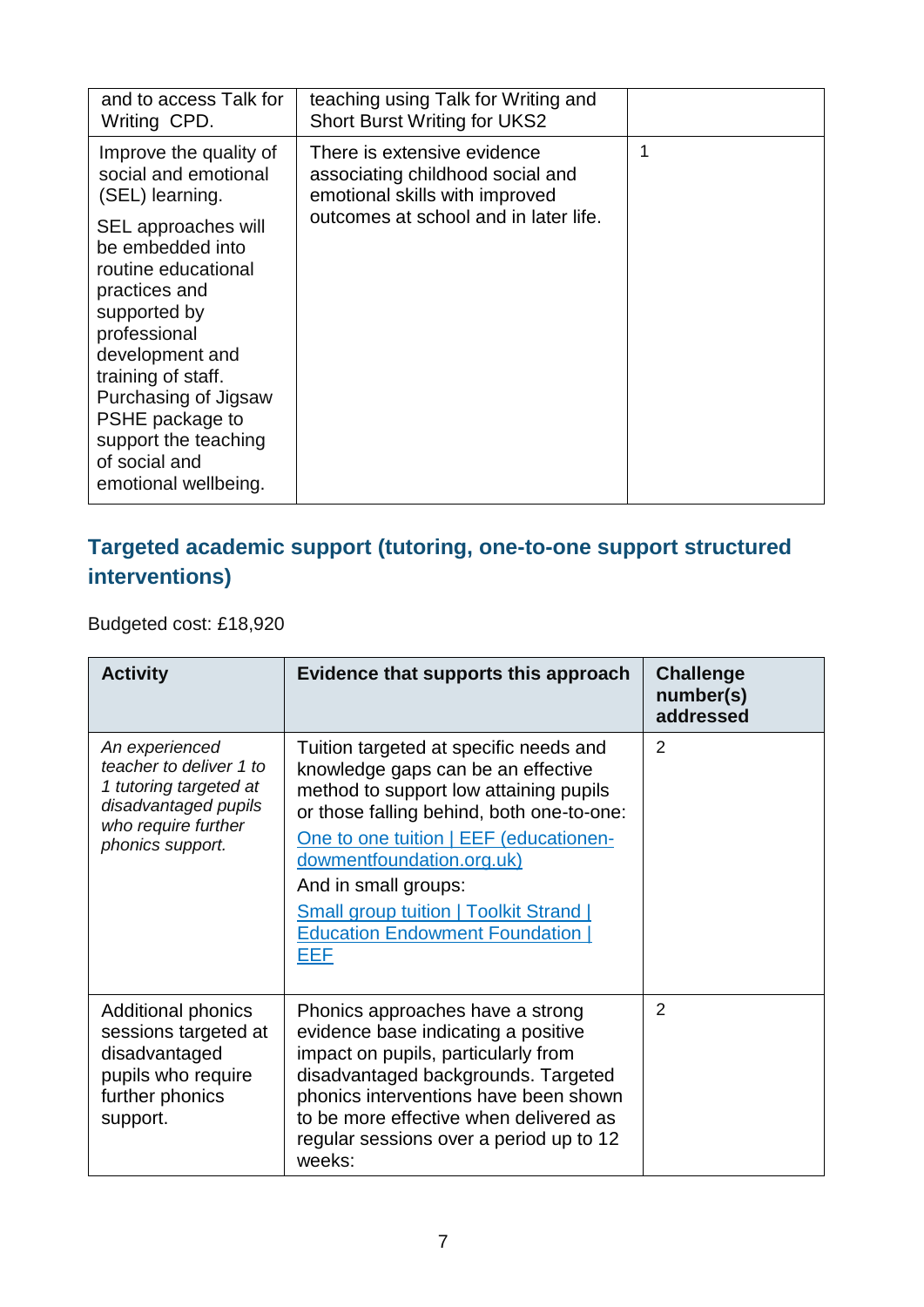|                                                                                                                                                                                   | <b>Phonics   Toolkit Strand   Education</b><br><b>Endowment Foundation   EEF</b>                                                                                                                                                                                                               |   |
|-----------------------------------------------------------------------------------------------------------------------------------------------------------------------------------|------------------------------------------------------------------------------------------------------------------------------------------------------------------------------------------------------------------------------------------------------------------------------------------------|---|
| Delivery of a<br>programme to<br>improve listening,<br>narrative and<br>vocabulary skills for<br>disadvantaged<br>pupils who have<br>relatively low<br>spoken language<br>skills. | Oral language interventions can have a<br>positive impact on pupils' language<br>skills. Approaches that focus on<br>speaking, listening and a combination of<br>the two show positive impacts on<br>attainment:<br>Oral language interventions   EEF<br>(educationendowmentfoundation.org.uk) | 3 |

#### **Wider strategies (for example, related to attendance, behaviour, wellbeing)**

Budgeted cost: £ *13,124* 

| <b>Activity</b>                                                                                                                                                                                                | <b>Evidence that supports this</b><br>approach                                                                                                                                                                | <b>Challenge</b><br>number(s)<br>addressed |
|----------------------------------------------------------------------------------------------------------------------------------------------------------------------------------------------------------------|---------------------------------------------------------------------------------------------------------------------------------------------------------------------------------------------------------------|--------------------------------------------|
| Attendance support for<br>parents that need help<br>in keeping children in<br>school for a variety of<br>reasons including<br>parents and children<br>needing social and<br>emotional and<br>wellbeing support | The DfE guidance has been informed<br>by engagement with schools that have<br>significantly reduced levels of absence<br>and persistent absence.                                                              | 1                                          |
| <b>Rainbow Room</b>                                                                                                                                                                                            | A purpose built room to support the<br>mental health, social and emotional<br>wellbeing of all children to enable them<br>to access learning.                                                                 | 1, 2, 3, 5                                 |
| <b>Nurture Group</b>                                                                                                                                                                                           | Staff supporting identified children<br>across the school with their social and<br>emotional wellbeing. Resources to<br>support this group to be purchased on<br>going.                                       | 1, 2, 3, 5                                 |
| Fund for acute issues.                                                                                                                                                                                         | Based on our experiences and those<br>of similar schools to ours, we have<br>identified a need to set a small<br>amount of funding aside to respond<br>quickly to needs that have not yet<br>been identified. | All                                        |

#### **Total budgeted cost: £** *129,256*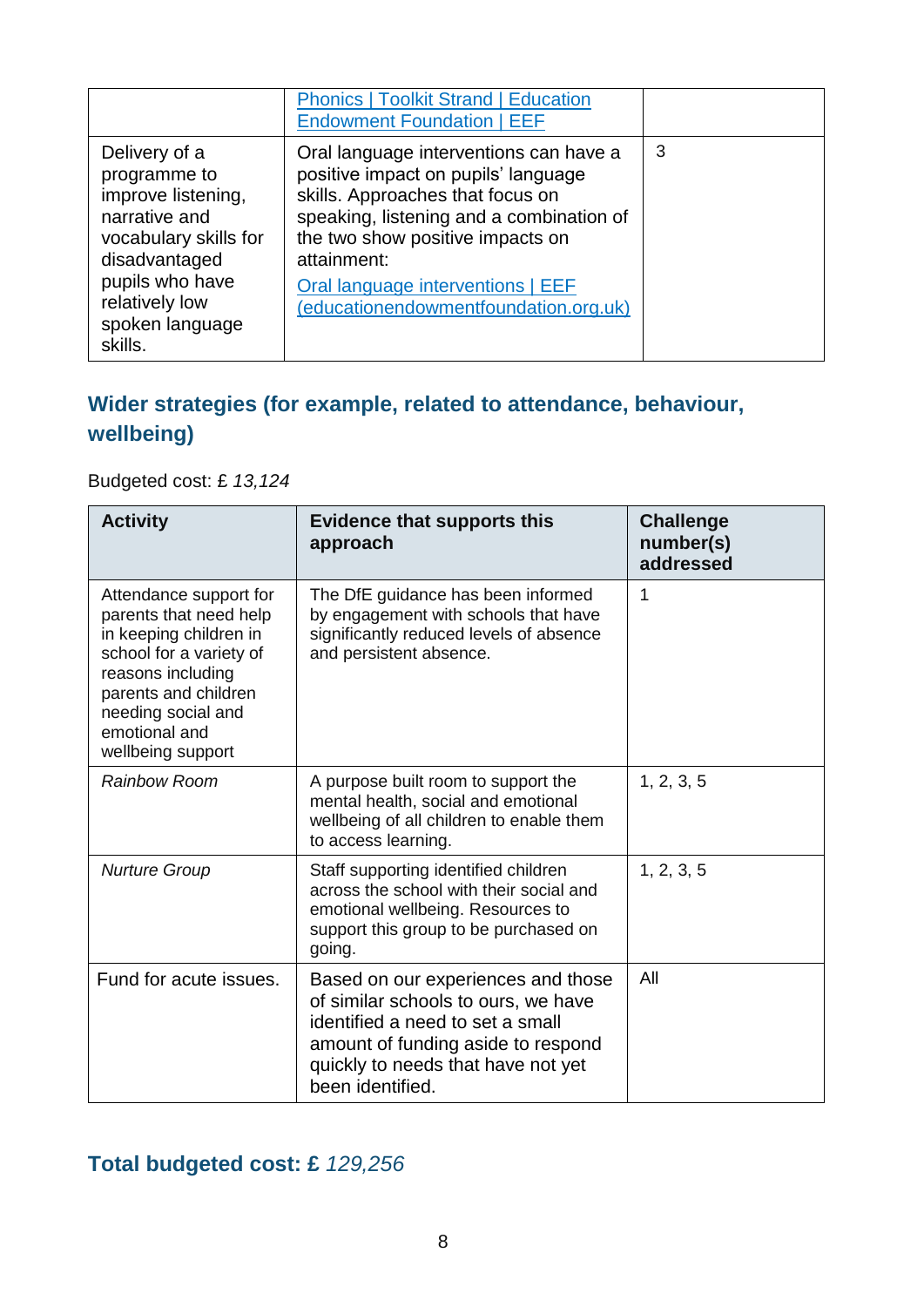# **Part B: Review of outcomes in the previous academic year**

# **Pupil premium strategy outcomes**

This details the impact that our pupil premium activity had on pupils in the 2020 to 2021 academic year.

| Children make good progress towards<br>meeting GLD.                                                                                                                                                                                                                                                                     | Pupil premium children identified and pro-<br>gress tracked in pupil progress meetings in<br>Autumn and Spring 1.Additional interven-<br>tions implemented showed short term pro-<br>gress.                                                                                                                                                                        |
|-------------------------------------------------------------------------------------------------------------------------------------------------------------------------------------------------------------------------------------------------------------------------------------------------------------------------|--------------------------------------------------------------------------------------------------------------------------------------------------------------------------------------------------------------------------------------------------------------------------------------------------------------------------------------------------------------------|
| Pupil progress measures showing that<br>children have made good progress and<br>are closing the gap on their peers.                                                                                                                                                                                                     | Year 6 children were supported by booster<br>interventions and Y6 Teachers and gaps<br>were narrowing pre-lockdown.                                                                                                                                                                                                                                                |
| Children who are struggling with emotional<br>and behaviour issues are able to<br>overcome difficulties and access the<br>curriculum                                                                                                                                                                                    | Staff attended well-being and mental health<br>courses to support pupils and staff.<br>Rainbow Room built and resources bought to<br>support children's emotional well-being and<br>mental health.<br>1 day extra support for child to enable access<br>to curriculum due to behaviour issues.<br>SENDco extra day provided support for chil-<br>dren and parents. |
| PP children set challenging targets to<br>accelerate progress. Children identified as<br>making limited progress to make<br>accelerated progress to close the gap<br>between them and their peers. PP<br>children identified as GDS have targeted<br>support and differentiated work in order to<br>accelerate progress | Programme of CPD for staff to support<br>accelerated learning for all children<br>including pupil premium children.<br>Training in in Talk for Writing, Short Burst<br>Writing, Read Write Inc. delivered by<br>outside providers and Deputy Head.                                                                                                                 |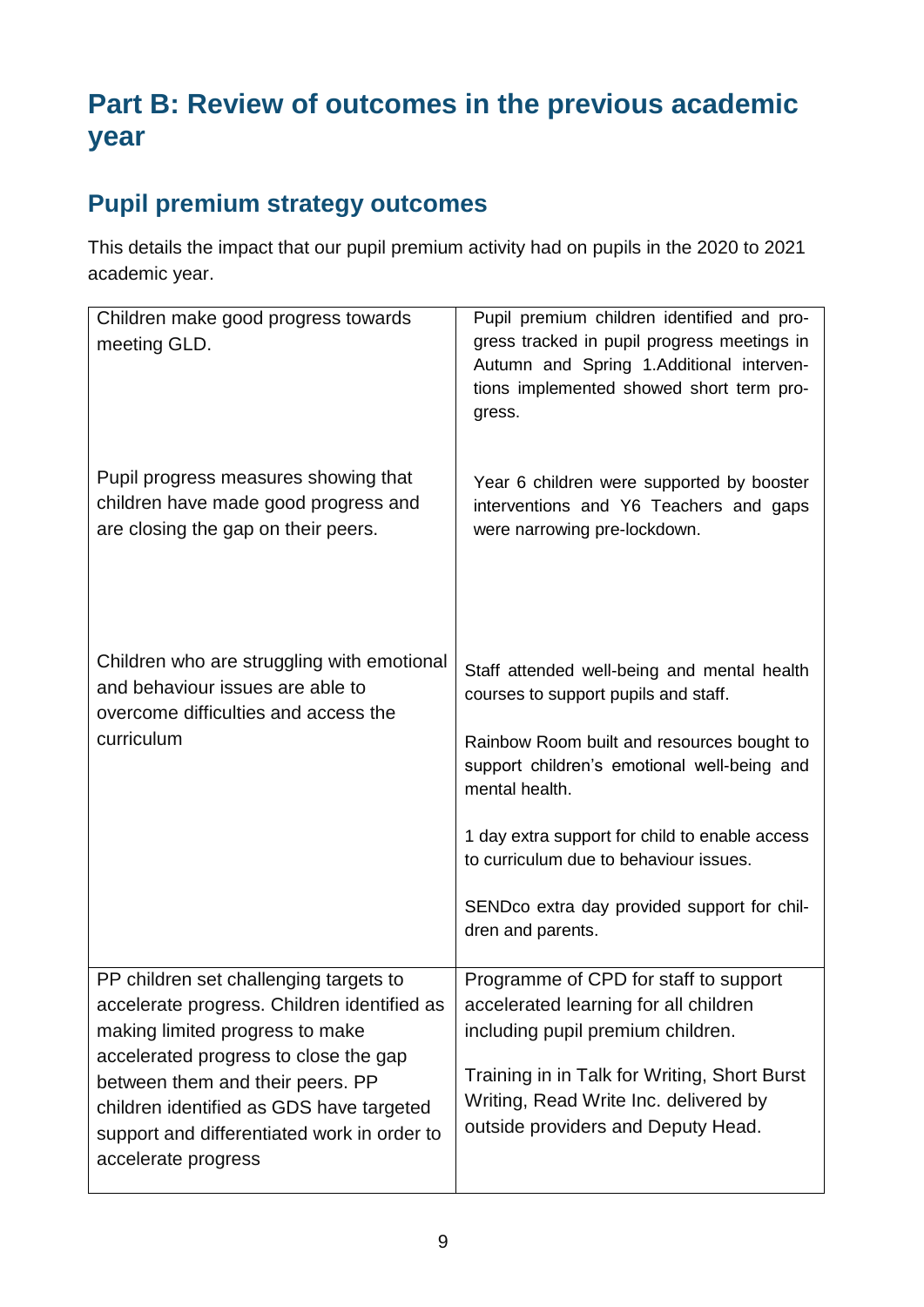|                                                                                                                                                                                                                                                                           | Target Tracker training to support staff in<br>identifying pupil premium children and<br>tracking their progress.     |
|---------------------------------------------------------------------------------------------------------------------------------------------------------------------------------------------------------------------------------------------------------------------------|-----------------------------------------------------------------------------------------------------------------------|
| Improved reading enjoyment,<br>understanding and fluency for all children.<br>Matched reading books ensure that all<br>children, including PP children, have<br>suitable home reading books.                                                                              | Children have books matched at their<br>reading level to accelerate learning. Staff<br>CPD on fluency                 |
| Introduction of reading challenges and<br>strategies to encourage PP children to<br>read at home. PP children data<br>comparable with non PP children. A<br>school library children can use throughout<br>the school day to support their learning<br>and love of reading | Timetable set up for children to use the<br>library throughout the school.                                            |
| Pay for individual musical tuition for PP<br>children who cannot afford it. Subsides<br>class trips, residential (Y6) To ensure<br>affordable for PP children A variety of<br>extra-curricular clubs throughout the year<br>include PP children                           | PP parents were supported to enable<br>children to access extra-curricular club<br>and residential.                   |
| PP children feel secure and included and<br>have individual needs met to support<br>learning. Families feel supported and have<br>access to funds if needed                                                                                                               | Weekly and in some cases daily<br>telephone calls to identified families that<br>needed support during the lockdowns. |
| High quality training to improve teaching<br>and learning to raise standards and<br>improved attainment.                                                                                                                                                                  | All staff received quality CPD to support<br>improved teaching and learning.                                          |

## **Externally provided programmes**

*Please include the names of any non-DfE programmes that you purchased in the previous academic year. This will help the Department for Education identify which ones are popular in England*

|--|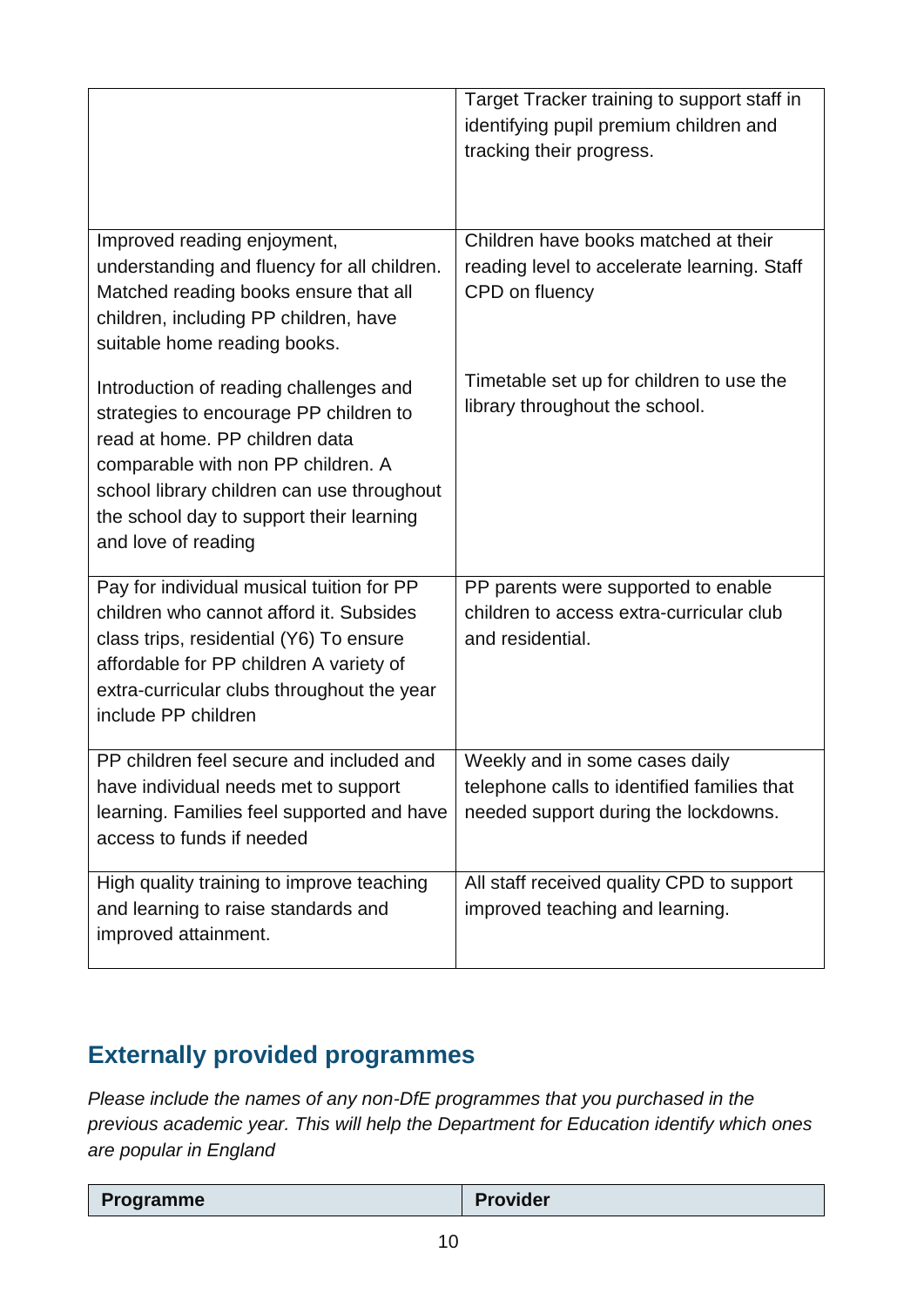# **Service pupil premium funding (optional)**

*For schools that receive this funding, you may wish to provide the following information:* 

| <b>Measure</b>                                                                    | <b>Details</b>                                                    |
|-----------------------------------------------------------------------------------|-------------------------------------------------------------------|
| How did you spend your service pupil<br>premium allocation last academic year?    | Supporting with home learning<br>equipment and technical support. |
|                                                                                   | Purchasing and training of a member of<br>staff for Superflex.    |
| What was the impact of that spending on<br>service pupil premium eligible pupils? | Children are able to access on-line<br>learning.                  |
|                                                                                   | Supporting children's social and<br>emotional wellbeing.          |